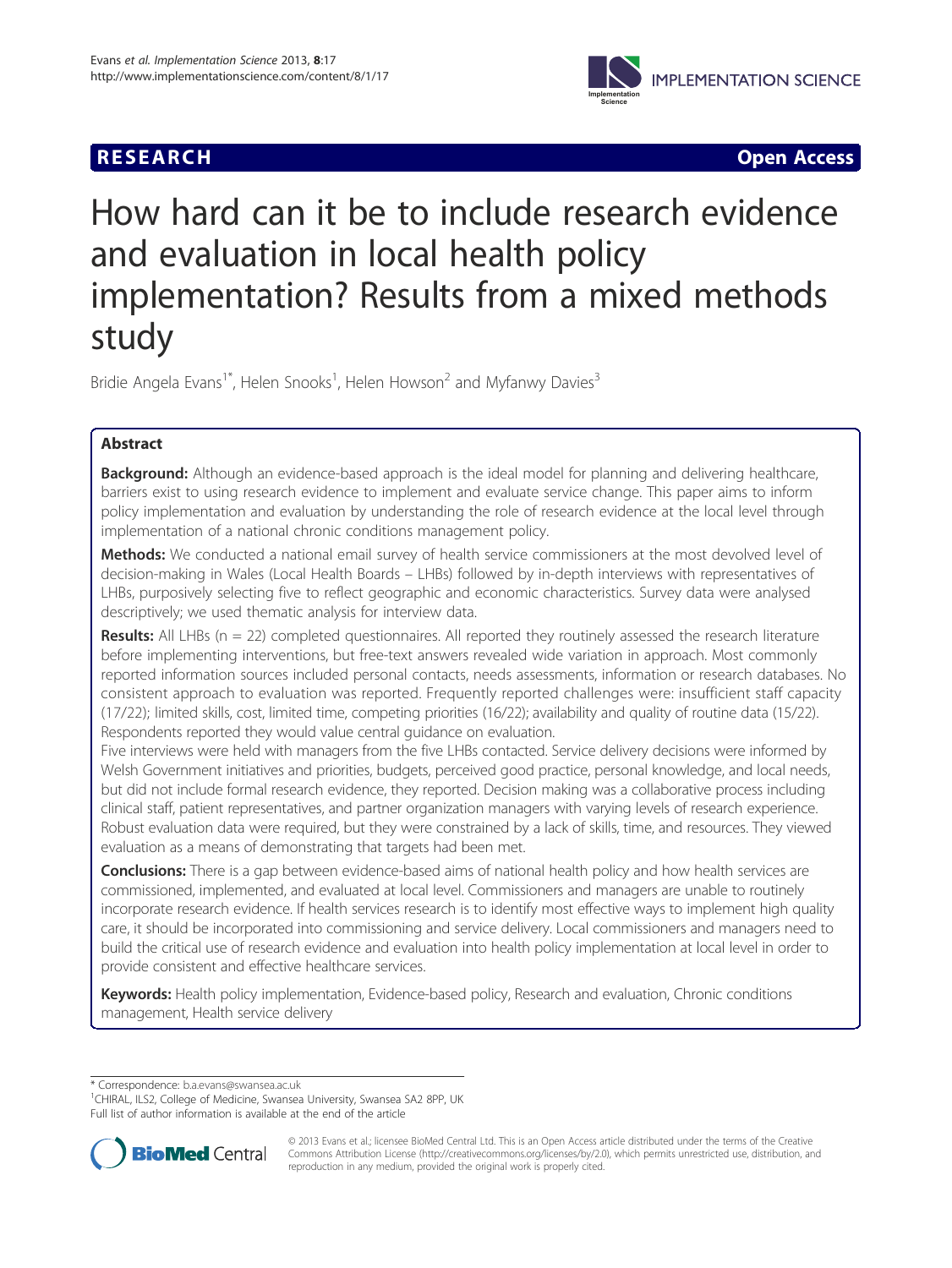#### Introduction

Evidence-based policy making sits beside evidence-based medicine as an ideal model for implementing healthcare services [1]. Research can help policy makers, clinicians, practitioners, and healthcare managers identify where improvements are needed, evaluate existing systems, and develop new policies and services based on cumulative learning from failures and success [2,3]. Including research evidence within policy implementation can enable decision makers undertake the 'judicious application of best current knowledge' [4].

However, there are challenges in achieving this ideal [5,6]. It is acknowledged that there are barriers both to the uptake of research findings in practice—the second gap in translation [7]—and to rigorous service evaluation and audit at local levels [8]. Improving population health outcomes relies on implementation of findings from clinical and health services research, yet transfer of research findings into practice is unpredictable and can be slow and haphazard [9]. This has led to concerns about equity of provision and access to services [10].

Some commentators describe a gap between the needs of policy and decision makers at national level, who must take account of population health needs and political priorities, and the motives of researchers who prioritize the scientific process of generating research [4,11]. Others say the mismatch lies between policy rhetoric at a national level and the reality of implementing change at local level [12]. It is known that decision makers struggle to locate and assess relevant information and to decide what information can be deemed evidence [13-15]. The development of innovative tools to summarize and synthesize research evidence to support implementation is one approach to overcoming the research-practice gap [16]. Policy makers are reported to find personal contact, timeliness, relevance, and the inclusion of summaries with research-based policy recommendations helpful. Absence of these alongside mutual mistrust and struggles about power and budget restrict the use of evidence [8].

Contextual factors, such as financial constraints, lack of trust in the value of local research, and political influences, affect whether research is used in policy making [17]. Services and staff can be constrained by policy and funding decisions which are based on misunderstandings of their working environment [18]. Health practitioners underuse research-based information [19] while health service managers report insufficient time and expertise to participate in research or don't perceive a benefit from such activities [20]. Decision makers who develop and implement policies at local level need to perceive the relevance, cost-effectiveness, effectiveness, and implications of evidence-informed national guidance before it is followed [21].

Studies indicate that improved communication and shared understanding is necessary to make research more relevant and to clarify what commissioners and managers need from academics [8,22]. The greatest opportunity for effective evidence-based decision making may result from joint or parallel working between researchers and those developing, managing, and delivering policy and services, plus a broader understanding of concepts of evidence and policy, it is reported [5,20,23].

Against this background, researchers in two Welsh universities were asked by Welsh government policy makers to develop an evaluation strategy for a new evidence-based policy to manage chronic conditions alongside policy implementation. Chronic disease represents a significant and increasing impact on health and social care services in the developed world [24]. The highest United Kingdom (UK) rates are in Wales, where at least one-third of adults and two-thirds of those aged over 65 report having at least one chronic condition [25]. A new policy to improve management of chronic conditions services was launched by the Welsh government in 2007 targeted at those with, or at risk of developing, chronic conditions. The objectives were to delay onset or deterioration; improve quality of life and ability to self-manage; and to reduce the burden on the National Health Service (NHS) and social care services [26,27]. The policy called for a 'clear, consistent evidence-based approach to chronic conditions management' [26], and set out a model of care based on UK and international evidence. The requirement to undertake monitoring and evaluation was an explicit stage in the implementation cycle, to inform needs-based service planning and quality assessment. It also demanded 'strong leadership, courage and determination at all levels' to achieve the clear targets listed in a subsequent Service Improvement Plan [27]. These ranged from completing needs assessments, strategies, and partnership plans, appointing core chronic conditions management (CCM) community teams, developing community care services and self care programmes, and having effective data management systems for monitoring and evaluation. Responsibility for implementation lay with local health boards (LHBs). These organizations were in charge of commissioning at the most devolved level of local decision making. They had responsibility for local primary and secondary health services and were coterminous with local authorities to aid collaboration. In order to deliver the chronic conditions policy, LHBs were required to work in close partnership with local authorities, the voluntary sector, and patients. Staff had responsibility for translating the policy and targets into action within the local contexts of their respective health board areas and for planning evaluation.

Although there are reported challenges to uptake of research findings in policy making—the macro level—it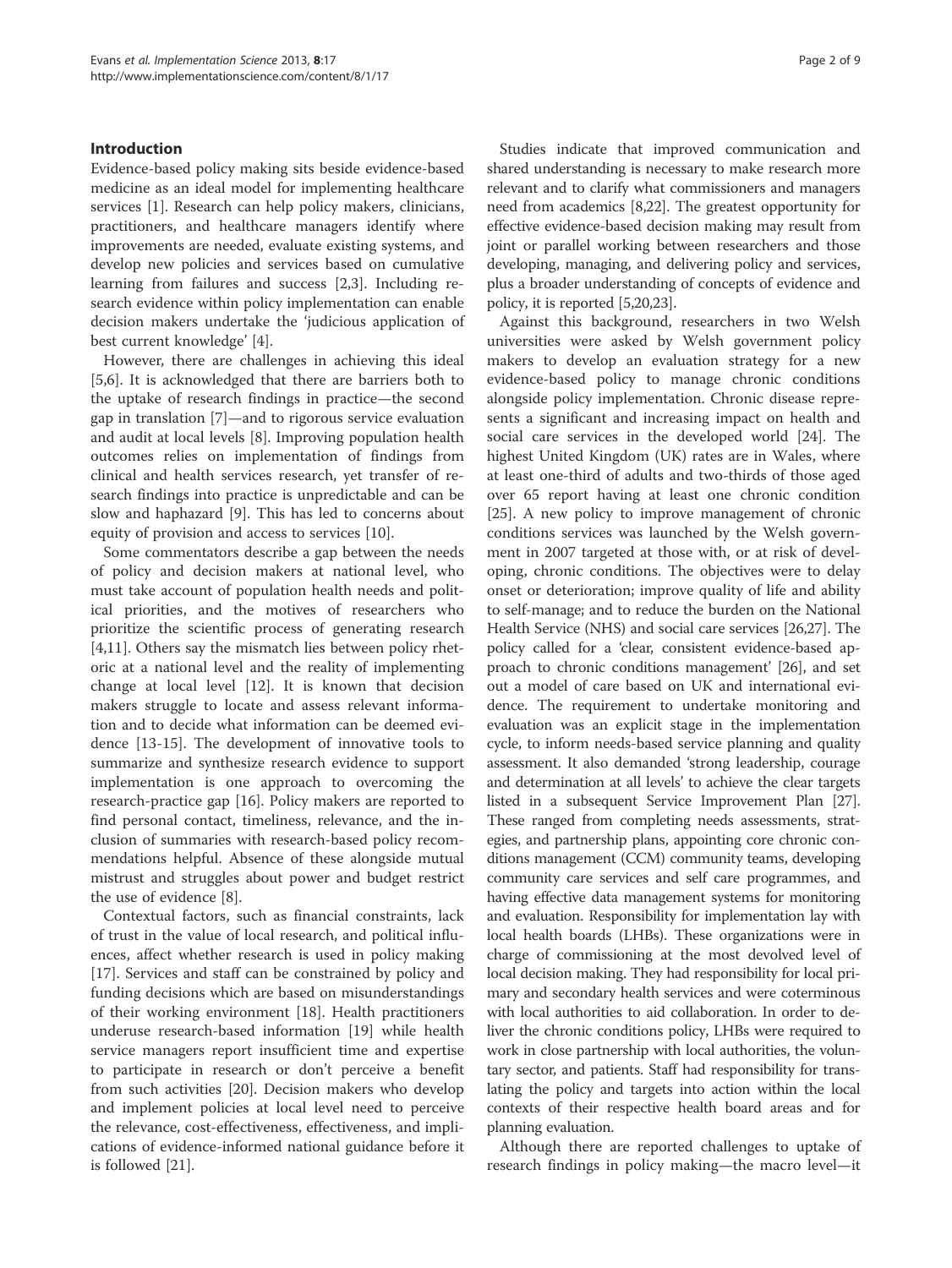is not known how far this extends towards implementation and service delivery—the meso and micro levels [28]. Examining whether research evidence is used and how it is incorporated into decision making provides valuable information to understand the process of health policy implementation. Against a health policy background that highlighted research and evaluation, we describe the status and use of research evidence in applying and delivering a prominent health service strategy. We use these findings to discuss how research evidence and evaluation may be routinely used in local implementation of other health policies.

#### Aim and objectives

The aim of this study was to understand the role of research evidence at the local level where national health policy is interpreted and implemented in the form of service delivery models and interventions received by patients.

Objectives were: to identify influences on decisionmaking by commissioners and service managers when implementing policy; to describe approaches to undertaking evaluation of policy implementation at local level, and challenges experienced; and to identify support needed to undertake evidence-based implementation and evaluation.

## Methods

In this study, we used a mixed-methods approach incorporating sequential data collection. We administered questionnaires to all 22 LHBs in Wales, then carried out semi-structured interviews with a sample of LHBs to enhance interpretation of survey data [29]. We administered questionnaires in order to gather an overview of attitudes and experiences within all local health boards. The purpose of the interviews was to explore in further depth the issues raised by survey respondents.

We collected survey data from all 22 LHBs. These organizations commissioned primary and secondary healthcare services and were responsible for implementing the chronic conditions services policy. This survey was conducted before reorganization in 2009 restructured LHBs and reduced the number to seven.

The survey and interview guide were structured in line with our study objectives. We developed a structured questionnaire with some spaces for open-ended responses in order to gather data on perspectives and approaches towards implementing the new chronic conditions policy, including use of research evidence. Questions related to our study objectives and covered: decision making when commissioning and implementing policy; and approaches to research and evaluation including barriers and facilitators.

We circulated the questionnaire to all LHB Chief Executives by email, with a request to pass it on for completion by the person responsible for implementing and managing chronic conditions services. We included information explaining that survey comments would inform development of a framework to evaluate implementation of the new Chronic Conditions Management (CCM) policy at national and local levels. We sent reminders to non-respondents by email and made telephone calls to maximize response rates.

In-depth interviews were then conducted by two researchers (BAE, MD) with representatives of a sample of LHBs to explore in more depth the experiences and attitudes reported by commissioners and managers in the questionnaires. We interviewed representatives from one in four LHBs in order to gain a range of views. The LHBs were selected purposively to reflect different geographic (rural/urban) and economic (deprived/affluent) characteristics and different sized health boards. We approached survey respondents or other senior staff with responsibility for overseeing or implementing the chronic conditions services to participate in the interviews. We invited respondents by email and made follow-up telephone calls to confirm arrangements. All those contacted consented to interview  $(n = 5)$  so that the sample adequately represented the sampling strata [30,31]. Interviews were undertaken face-to-face, or by telephone where contact in person could not be arranged. Interviews were tape recorded and detailed notes also made by the interviewer. We designed the semi-structured interview schedule in line with our study objectives, to expand on the questionnaire data by further examining influences on decision-making, identifying decision-makers, and exploring how their own activities contributed to the evidence base. Before conducting the interviews, we viewed questionnaire responses in order to be able to develop and explore respondents' comments and any contradictions.

We followed principles and standards of ethical research although formal approval was not required for this study because it was classified as a service evaluation. We obtained informed consent from all interview participants. All study data were anonymized and stored securely.

Data from the closed survey questions were managed using Excel. We analysed survey data descriptively while open question responses were analysed using a framework developed from the study objectives and interview topic guide [32,33]. Two researchers (BAE, MD) studied the interviews, and identified and coded relevant parts of the interviewees' responses within the framework's headings. They discussed modifying themes and categories after considering all transcripts but chose to maintain the original headings and groupings because they agreed that the results consistently related to them. They then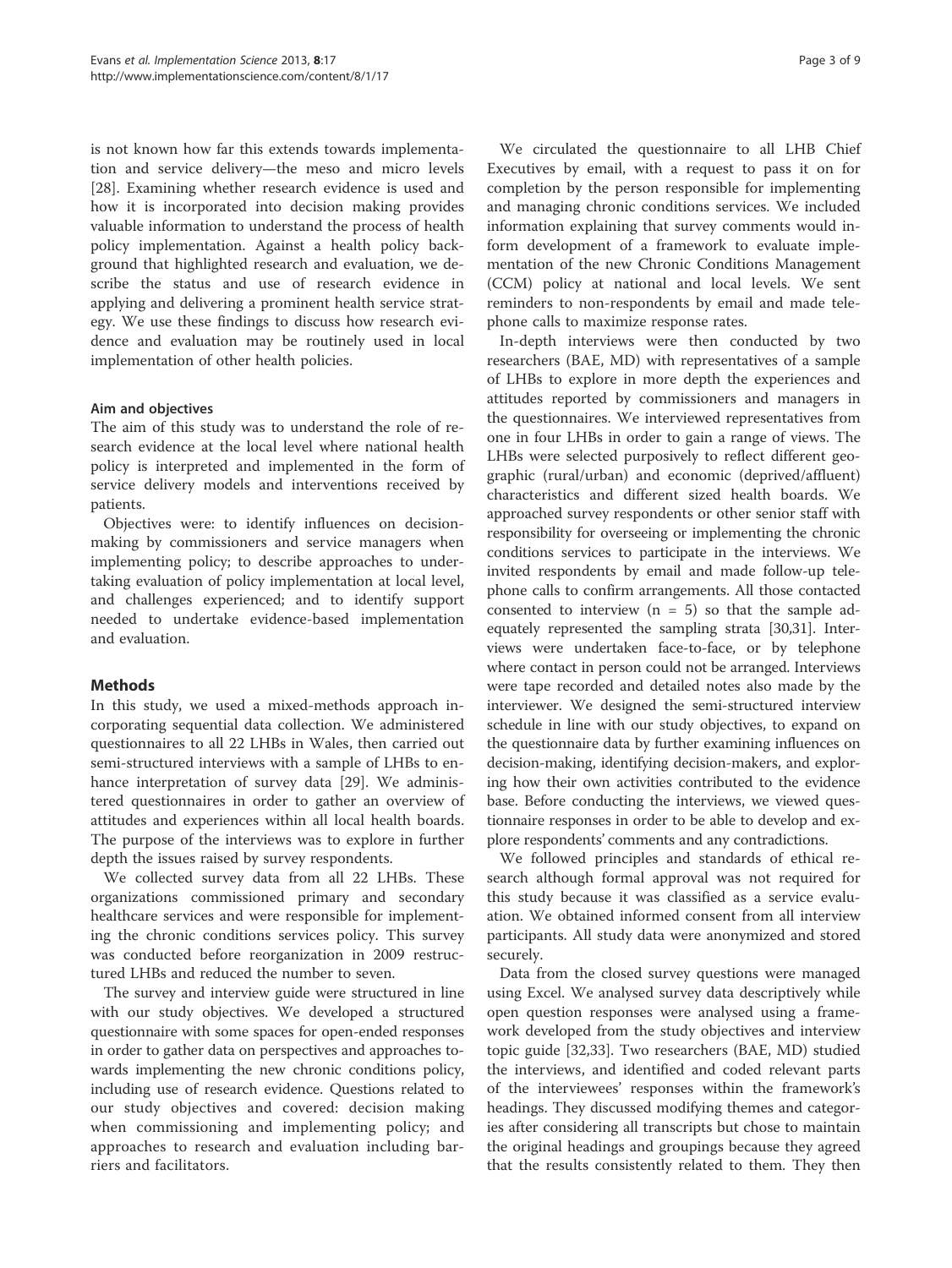discussed key issues and areas of similarity and difference in order to agree results, which were structured against study objectives.

Because interview responses expand on the questionnaire replies, we present the questionnaire and interview results together. Results are presented against each study objective because these underpinned the structure of all data collection and analysis. We present quantitative survey results using simple frequencies and proportions and give examples of free text responses. Quotations have been selected and reported to illustrate the interview results. They reflect the majority views, unless identified as describing an uncommon response. Questionnaire free text responses are identified with the LHB identification number preceded by the letter Q (e.g., Q1); interview responses are identified by the letters IR and the identification number (e.g., IR1).

## Results

#### Response rates

We received completed questionnaires from all 22 local health boards: 13/22 were completed by Directors or Chief Executives; 9/22 were completed by senior nurses and CCM managers/coordinators. We undertook five interviews with six staff members of five LHBs including five senior CCM service managers and a Chief Executive. Respondents held responsibility for putting policy into operation and commissioning services and their remit included resource allocation, service development, and implementation.

## Influences on decision-making

When implementing new policies, respondents described a decision-making process that incorporated information from a variety of sources. All questionnaire respondents ( $n = 22$ ) said they routinely assessed the evidence base before implementing new policies, although the term evidence was widely interpreted. Onehalf of respondents reported basing decisions on multiple information sources, including National Public Health Service information or research databases alongside locally collected data or personal contacts. Questionnaire respondents did not report using high-grade research evidence sources, such as systematic reviews or meta-analyses, although respondents Q16 and Q5 listed literature reviews among the information sources accessed in their organizations. Nor were there any references to national guidance in the questionnaire replies. Free text responses (see Table 1) defined evidence as information derived from contacting other commissioners/project managers; involving service users within multidisciplinary working groups; and undertaking local needs assessment, evaluation, or service reviews.

#### Table 1 Free-text questionnaire responses describing information sources used in commissioning

#### Question: When new services or service changes are planned, do you routinely assess the evidence base?

- Q6 We would undertake a full search of recent evidence online and also attempt to speak to other areas in the UK who have undertaken similar projects to benchmark and share good practice.
- Q12 Other LHBs have approached as to their experiences with CD [compact disc], articles and evidence base been gathered (sic). Groups and multi-agency/multidisciplinary colleagues have been consulted.
- Q13 For interventions we would look to standard databases e.g., Medline. For service models we use Web Fetch to search examples from other NHS organizations.
- Q16 Data from NPHS, literature reviews available/best practice. Hear from internal information, paper published, attending a conference.
- Q18 New services considered by disease specific group with clinical or managerial lead, then passed to Steering Group attended by medical director and director of public health.

Interview respondents described in more detail the range of influences that informed decisions about commissioning and implementing services under the new chronic conditions policy. They did not report that research evidence was included in those decision-making processes. Instead, all the respondents explained how government policy and initiatives were among the greatest influences. Respondents reported that targets framed the commissioning context and drove decisions at all levels. In their efforts to meet these requirements, they said that their organizations were quick to adopt any initiative, wholesale or piecemeal, if it appeared to offer performance benefits. Interview respondent one dubbed this as 'jumping on any bandwagon' (IR1).

They also reported that budgetary issues were influential in their commissioning choices, especially in a tough financial climate. For example, money could be linked to grant projects, which made commissioners feel forced to make decisions for financial reasons, even if for the short term. They felt that finance was often also linked to government priorities and targets. Two interview respondents said decisions on new services were made on the basis of a business case.

Interview respondents reported that evidence of need, as illustrated by needs assessment reports or routinely collected local data, was used to inform strategic and specific decisions. At one LHB, the respondent said staff had confidence in these data and the review process. More generally however, other respondents acknowledged that this information was of weak quality and questionable relevance. Shared knowledge and expertise among professional colleagues was also reported to play an important part in decision-making. This reliance on networking was referred to as 'responsive practice' by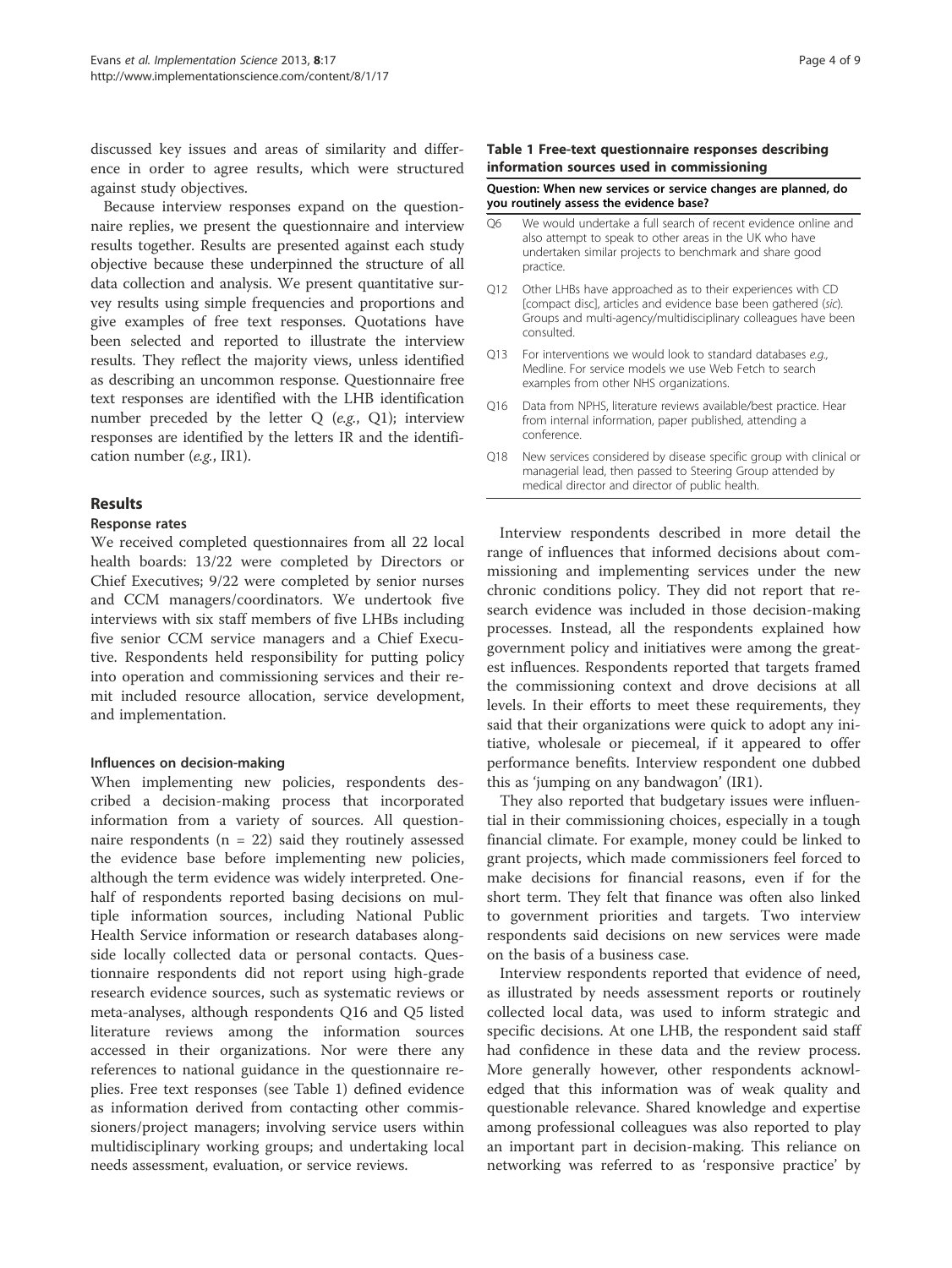one respondent (IR4). A senior manager said she had implemented a particular care approach in her LHB because of her personal preference that was informed by professional contacts and not according to the national policy and perceived local needs. Another respondent listed a number of pragmatic reasons, including external and internal organizational factors, that had informed their planning and decision making. While the imperative for action on implementation and service delivery was said to be strong, the respondent summarized the process as having 'no coherent plan on the ground... the approach is fragmented' (IR2).

Interview respondents said that decisions about using research evidence were also influenced by the role and experience of the decision takers. All respondents said that people with little or no research experience and varying levels of clinical experience played a key role in decision making across commissioning structures. These decision makers were said to include clinical staff, patient representatives, and senior managers from different organizations working together in forums. These forums included: a steering group of general practitioners (GPs), nurses, consultants and patient representatives advised by specially-appointed task and finish groups; a management group considered by the respondent to be without clinical or evaluation experience; and a partnership of LHB, NHS Trust, and local authority representatives.

## Approaches to undertaking local policy evaluation and challenges experienced

Table 2 presents questionnaire responses about LHBs' experience of, and plans for, evaluation. In response to the question inviting them to describe their LHB's overall approach to research and evaluation, 21 respondents stated that they would include data relating to structure, processes, and outcomes in a typical evaluation, with the other LHB answering they would not include any of these. In free text replies, respondents reported that approaches to undertaking research varied, from 'ad hoc' (Q10) to 'integral' (Q14) but that it was rarely done in collaboration with other LHBs. One recorded that two attempts to initiate a local research network had failed; six respondents admitted that little or no research was used or available locally. Most respondents (15/22) reported that they were encouraged to build research and evaluation into service delivery or development. Free text responses revealed how the approaches to evaluation varied. Respondents reported that they had commissioned an evaluation of a service redesign, collaborated with a university, or undertaken internal reviews or audit. Other examples of their approaches to undertaking evaluation were given as follows: developing a research and development strategy; adhering to research governance process; working with GP and nurse research fellows;

#### Table 2 Responses to questions about LHBs' experience of, and plans for, evaluation

| <b>Ouestion</b>                                                                                                                                                             |    | Yes No       | Don't<br>know |
|-----------------------------------------------------------------------------------------------------------------------------------------------------------------------------|----|--------------|---------------|
| Were you aware of the forthcoming model for<br>Chronic Conditions Management (CCM) produced<br>by the Welsh Assembly Government, prior to receipt<br>of this questionnaire? | 21 | $\mathbf{1}$ |               |
| In evaluating or monitoring a typical project, would<br>the following types of data be used?                                                                                |    |              |               |
| o Data relating to structure (e.g., facilities, resources,<br>skills etc.)                                                                                                  | 21 | 1            |               |
| <b>o</b> Data relating to processes (e.g., care delivered, time<br>intervals, locations of delivery etc.)                                                                   | 21 | 1            |               |
| <b>o</b> Data relating to outcomes (e.g., health indicators,<br>satisfaction, mobility etc.)                                                                                | 21 | 1            |               |
| Do you have plans to evaluate existing and new<br>initiatives in CCM?                                                                                                       | 21 |              | 1             |
| When new services or service changes are planned,<br>do you routinely assess the evidence base?                                                                             | 22 |              |               |
| Would you be prepared to work with other LHBs to<br>evaluate initiatives on a wider scale?                                                                                  |    |              |               |
| <b>o</b> Nationally                                                                                                                                                         | 20 | 2            |               |
| <b>o</b> Regionally                                                                                                                                                         | 21 | 1            |               |

working with a service evaluation group; and collaborating with a voluntary group.

In the questionnaires, all LHBs reported that they intended to evaluate the CCM programme locally. Onethird of responses ( $n = 7$ ) suggested these plans were in hand by listing services to be evaluated and methods proposed. These included a longitudinal patient study, monitoring against performance indicators, before-andafter survey, and analysis of routine data.

Questionnaire respondents all reported challenges to undertaking local evaluations (Table 3). These included lack of confidence concerning evaluation planning and concerns about availability and quality of data. They acknowledged a lack of statistical and evaluation skills,

|                | Table 3 Challenges faced locally by LHBs when carrying |  |  |  |
|----------------|--------------------------------------------------------|--|--|--|
| out evaluation |                                                        |  |  |  |

|                               | Challenge | Not challenge |
|-------------------------------|-----------|---------------|
| Insufficient staff capacity   | 17        | $\mathcal{P}$ |
| I imited skills               | 16        | 4             |
| Cost of evaluation            | 16        | 3             |
| I imited time                 | 16        | 1             |
| Competing priorities          | 16        | 3             |
| Availability of routine data  | 15        |               |
| Lack of clarity about purpose | 4         | 9             |
| Other                         | 4         |               |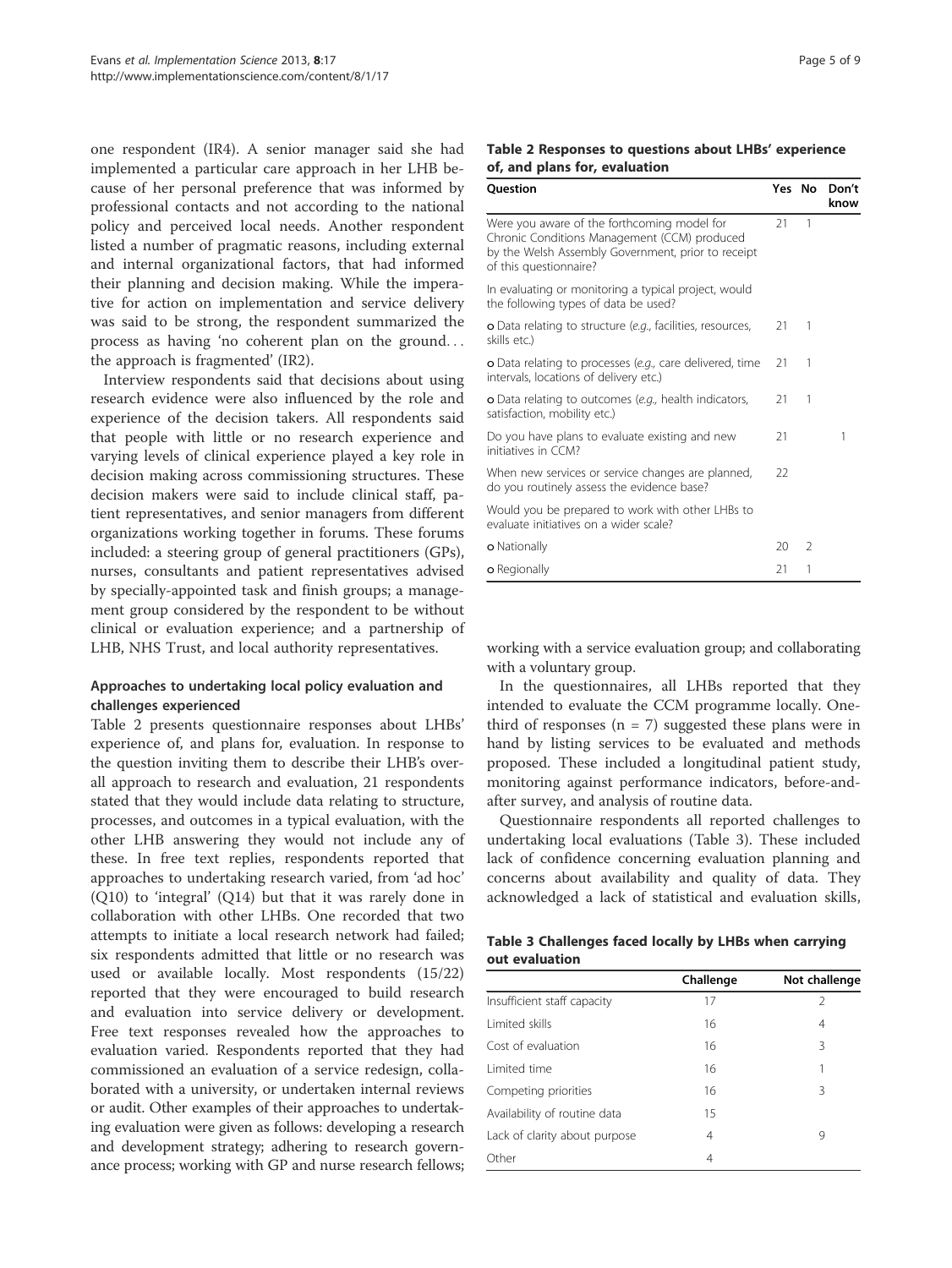which they said impacted on their ability to plan and undertake research. For example, Q4 reported 'difficulty in identifying outcomes that are robust and universally accepted' and Q1 stated it was 'difficult to determine which data are suitable for measuring impact.' Respondents also reported that they lacked the time and finances to undertake evaluations. These limitations were reported to impact on the number of planned evaluations and quality of research because, as Q15 reported, it was 'done within current resources so often not as robust.'

Interview respondents provided more detail about approaches to evaluation. When undertaking evaluations, interview respondents said that they used a mix of quantitative data, generally focusing on admissions rates and clinical measures, as well as measures of patient experiences and quality of life. Interview respondent four said evaluation was generally undertaken quickly and retrospectively, relying on routine and survey data, often using validated tools. Some external evaluations had been commissioned by LHB5 to supplement in-house research measuring change in relation to baseline data. However, respondents were uncertain how to proceed with evaluation when these data were not available. Interview respondents said they supported a rigorous approach to undertaking evaluation within their organizations and were glad to carry out, or commission, some studies, but acknowledged there were instances where limited or no evaluations were undertaken. In some cases this was because data, skills, or resources were not available. One respondent said they generally undertook evaluation if it was feasible, although other respondents reported that there were no routine systems for evaluating the services for which they carried responsibility. Variable access to data meant that, even when undertaken, evaluation did not necessarily report what they felt was useful information, respondents said:

'a major step limiting effective research and evaluation...process can't be the proxy for outcomes...if you are going to do robust research and evaluation, you are going to stop at the first door.' (IR5)

There also appeared to be a tension between the demands of delivering and accounting for services and the independence and rigour of a research approach. Respondents reported that commissioners told them they wanted robust information to enhance decision making in a tight financial climate, but in practice this demand for high-quality evaluation could not always be met because of the lack of evaluation skills among staff and competition for limited time and financial resources. They also said there were different understandings within their organizations of the purpose of evaluation, both strategically and at practitioner level. Respondent three saw it as a rigorous approach where 'independence gives objectivity...not to be pulled by your heart strings' (IR3). Respondent one said there was a conflict of priorities for nursing staff tasked with providing care and also collecting evaluation data. Meanwhile, s/he was planning a service evaluation, but was not confident that the organization would be interested in patient experiences and health outcomes rather than measurements against centrally defined targets. Interview respondents felt that all local health boards experienced the tensions between service delivery and rigorous research. As a result, they said they had low confidence in evaluation findings reported by other LHBs because they perceived them to be driven by the imperative to prove the targets had been met, as respondent four noted: 'The value of some of the evaluations and the quality is not good.' (IR4)

## Support needed to undertake evidence-based implementation and evaluation

Questionnaire and interview respondents suggested that central guidance, technical and academic support, standardized approaches and frameworks to research and evaluation, plus additional resources would help them to carry out rigorous evaluation within their LHBs. Interview respondents said they were cautious about receiving guidance from someone who might lack knowledge and understanding of local health boards. They identified opportunities for better working between LHBs and with local authorities to allow joint services and evaluations and thus enable better evaluation planning and data sharing.

Areas requiring support included the development of research and evaluation questions and methods, identifying and accessing data, and undertaking analysis. Several respondents believed that data access issues were systematic; some data about chronic conditions patients were not routinely collected or linked between primary and secondary health services, or there was a long time lag until data were available. Another respondent did not have confidence in the quality of available data. They identified a need for improved skills and training but also acknowledged they had little time to receive training or undertake evaluations.

## **Discussion**

## Summary of findings

In this study of health service commissioners and managers, research evidence was reported to be just one influence among a range of factors that were considered in commissioning and implementing local policy. Government targets, financial imperatives, and other information usually played more important parts in these decisions. Local influences on decision making arose from the interrelationship between financial pressures, local political issues, and the need to deliver patient services at the same time as meeting local needs, delivering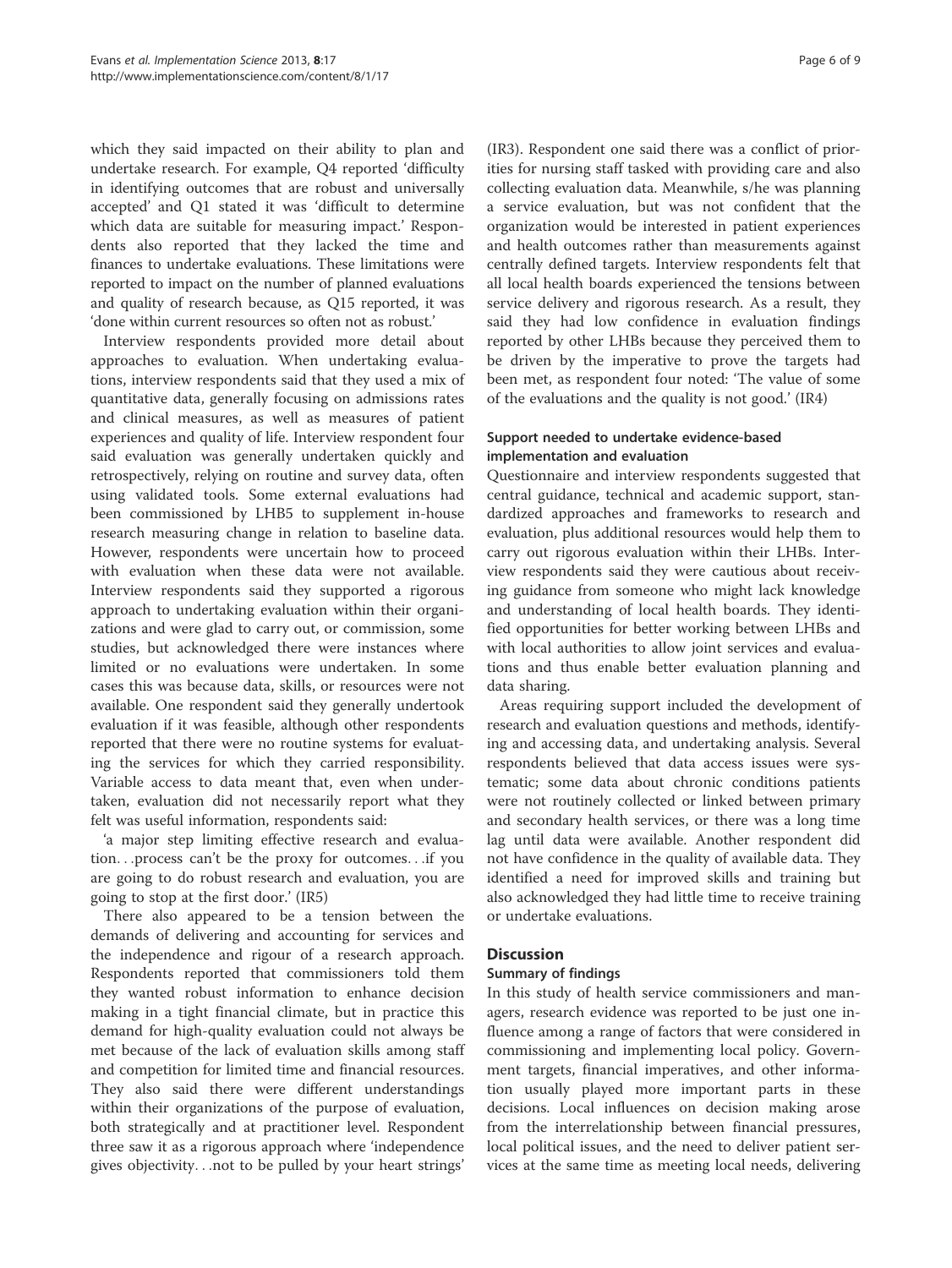national targets, and putting policy into practice. A lack of skills, time, and resources limited the capacity of local decision makers to undertake evaluation of new and existing services. These factors reduced the opportunity to contribute information to help further policy and services planning. Where services were evaluated, the emphasis was on demonstrating that targets had been met in order to justify resource use. Respondents said they would value central evaluation support.

## Strengths and limitations

We received a 100% response to the questionnaires, providing a comprehensive report of Welsh LHBs' views. The interview sample, while small, represented almost onequarter (5/22) of organizations. We aimed to minimize risk of selection bias by our purposive sampling strategy and request to interview staff with similar areas of responsibility and holding senior commissioning and managerial roles. However, we cannot be confident we identified the most appropriate respondent or that the views of one staff member, albeit a higher-level decision maker in their organization, could represent the whole organization. Additionally, the small sample size does limit generalizability of results to other populations and settings, and results should be interpreted accordingly. This study was strengthened by our mixed-method approach incorporating questionnaires and interviews. Questionnaire results gave an overview of attitudes and experiences within local health boards, although only one survey was completed per organization. The interviews illuminated survey responses by allowing us to explore issues in further depth. This enhanced our interpretation of study findings.

Questionnaire and interview respondents in this study were selected for their role in applying policy at a local level through developing and implementing chronic conditions services. As the research team was closely involved in the process on a national level, some response bias may be expected. The reported influence of national policy agendas may have been heightened by the timing of this study, which coincided with the well publicized launch of the chronic conditions policy. Additionally, we included information with the survey explaining that results would inform the development of a framework for evaluating the policy. Nonetheless, the frankness of views expressed suggests that the relationship of the team to the nationally-driven strategy was perceived to offer participants a valuable opportunity to engage national policy makers with the conflicting demands of local policy delivery and evaluation.

## Implications

Results of this study indicate that the environment of local health commissioning and policy implementation does not support an evidence-based approach. Even

when a government policy is underpinned by research findings and builds ongoing evaluation into the implementation cycle, health service managers who commission and implement policy at micro level are limited in their ability to use research evidence and perform appropriate evaluation. In addition to the known lack of evidence-based policy making at a national level and in other policy making arenas [34-36], our study has identified a gap between the evidence-based aims of national health policy and the practice of commissioning, implementing, and evaluating health services locally.

Black suggests the relationship between research evidence and policy making is weakened by competing pressures on decision makers whose goals, such as social relations or electoral considerations, are often at variance with research evidence [5]. He challenges what he calls the 'implicit assumption of a linear relationship between research evidence and policy.' He notes the process is more interactive but also unbalanced, with research evidence having most influence in central policy and less at local level where policy making is marked by negotiation and uncertainty.

In this study, which explored health policy implementation at local level, politically sensitive clinical and service delivery targets were set at a national level. At the same time, national-level policy also required local decisions to be evidence-based and evaluations to be objective. We observed these tensions in two phases and of two kinds. Prior to the implementation of new services, respondents described tensions between the resources required to appraise research in order to inform commissioning decisions and the resources needed to develop and introduce health services effectively and in a timely manner. Once services were in place, managers described tensions between the requirement to plan objective and effective evaluations and also to demonstrate that targets had been reached. Thus, apparently contradictory attitudes were reported which valued evidencebased policy but struggled to effectively provide and use it in practice. This gap between publically prioritizing health services research, accessing and considering evidence to make decisions was reported by Macintyre et al. who observed it at national level [37]. The complex issues involved in linking research evidence to decision making, plus the barriers to and facilitators of, research utilization, have also been reported in other policy fields [38-42].

Even when people with research experience were included in the local health services decision-making and implementation processes we studied, they faced multiple demands and competing priorities. Respondents could not always access research evidence and lacked the skills to assess its significance and communicate this into the decision-making forum, as has been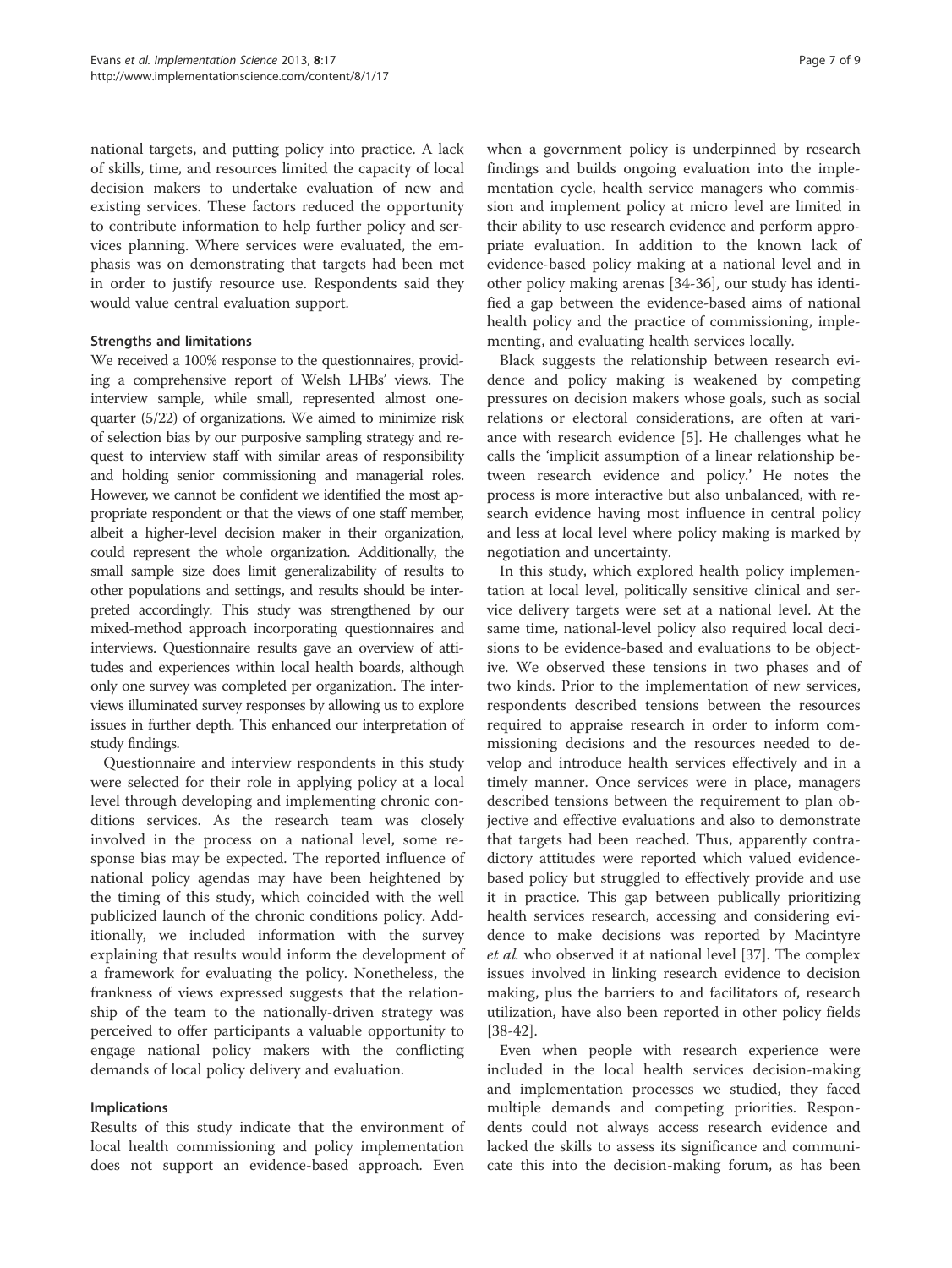reported at policy level [8]. Meanwhile, they distrusted the quality of research evidence generated by colleagues and contemporaries. The study also highlights the financial and political considerations that dominate each cycle of health service policy and implementation [4]. Gold says there is a 'black box' between the production of research and its use in policy making, and notes how much uncertainty exists in the process [43]. Our findings identify that the challenges to uptake of research findings at macro policy level are also found at this most local point—the micro level of health service delivery and implementation [28].

Within the decision-making processes described in this study, led by people with senior managerial and clinical experience, research evidence was just one among many influences. Some commentators argue that research evidence should not be the only consideration in policy and decision making, and that wider needs and values should be included [4,22,44]. Glasby and Beresford point out that the knowledge and expertise of nonacademics also has a value within the commissioning and delivery process:

'what is currently constituted as 'evidence' is too often dominated by academic researchers...and neglects the views and experiences of people who use and work in health and social services' [13].

The decision whether or not to incorporate research evidence and evaluation into implementation may not be a simple either/or process. A systematic review identified that the credibility and relevance of research and the integration of findings with other information of real usefulness to health-policy makers encourages their use [11]. Respondents in this study prioritized locally relevant information sources and said that professional expertise, networking, and needs-based data were equally valid influences in decisions about implementing health services. Thus, information appears to be selected on the bases of credibility, relevance, availability, and how it relates to other priorities.

Our findings reveal that the processes of implementing and evaluating health policy at local level are complex and driven by multiple influences. Health service commissioners and managers are not able to incorporate research evidence in any standard way. Our study demonstrates that including research evidence and evaluation in policy implementation at local level is challenging and perceived to be of uncertain benefit. This raises questions about the consequence of omitting the evidence base from decisions [45]. If implementation is based on diverse, and specifically local, information, it risks being inconsistent. This could lead to variation in delivery and might ultimately affect patient care and outcomes if the most effective services are not delivered. Inefficient use of resources reduces the opportunity to provide other services to meet need [46-48].

If health services research is to identify the most effective ways to organize, manage, fund, and deliver highquality care [49], then it should be incorporated into commissioning and service delivery processes. Local commissioners and managers need to be able to build research evidence and evaluation into local implementation processes in order to provide consistent and effective healthcare services. The use of research and evaluation in local commissioning cannot flourish when local decision makers do not access all available information sources. The heavy reliance on non-research, or 'unofficial' evidence, raises questions about the nature and scope of decision-making processes. Further research is needed to define this information and review its relevance.

#### Conclusion

There is a gap between the evidence-based aims of national health policy and how health services are commissioned, implemented, and evaluated at local level. Commissioners and managers of local health services are unable to routinely incorporate research evidence into decision making. This study has identified that known challenges to evidence-based planning and decision making at macro level are also evident at local, or micro, levels of health services implementation. Locally sourced information is seen as more relevant evidence to inform decision making when implementing health policy and health services.

If health services research is to identify the most effective ways to implement high-quality care, it should be incorporated throughout levels of commissioning and service delivery. The consequences for equity and effectiveness of service delivery of using local evidence rather than research-based evidence are unclear. Local health commissioners and managers need to build the critical use of research evidence and evaluation into local implementation in order to provide consistent and effective healthcare services.

#### Abbreviations

CCM: Chronic Conditions Management; GP: General Practitioner doctor Patients in the UK access healthcare through the GP practice with whom they are registered; LHB: Local Health Board the most devolved level of decision-making in Wales Restructuring has reduced the number from 22 to seven; NHS: National Health Service The publicly funded healthcare system in England, Scotland, and Wales.

#### Competing interests

Helen Howson was Senior Health Strategy Advisor and Head of Community Health Strategy and Development at the Welsh Government when the Chronic Conditions Management policy was developed, published and implemented. Her department commissioned Swansea University to develop a Framework to evaluate implementation of the policy. The other authors declare they that have no competing interests.

#### Authors' contributions

BAE undertook data collection, analysis and drafted the manuscript. HS was study lead, developed the study, contributed to analysis and helped draft the manuscript. HH contributed to study development and helped draft the